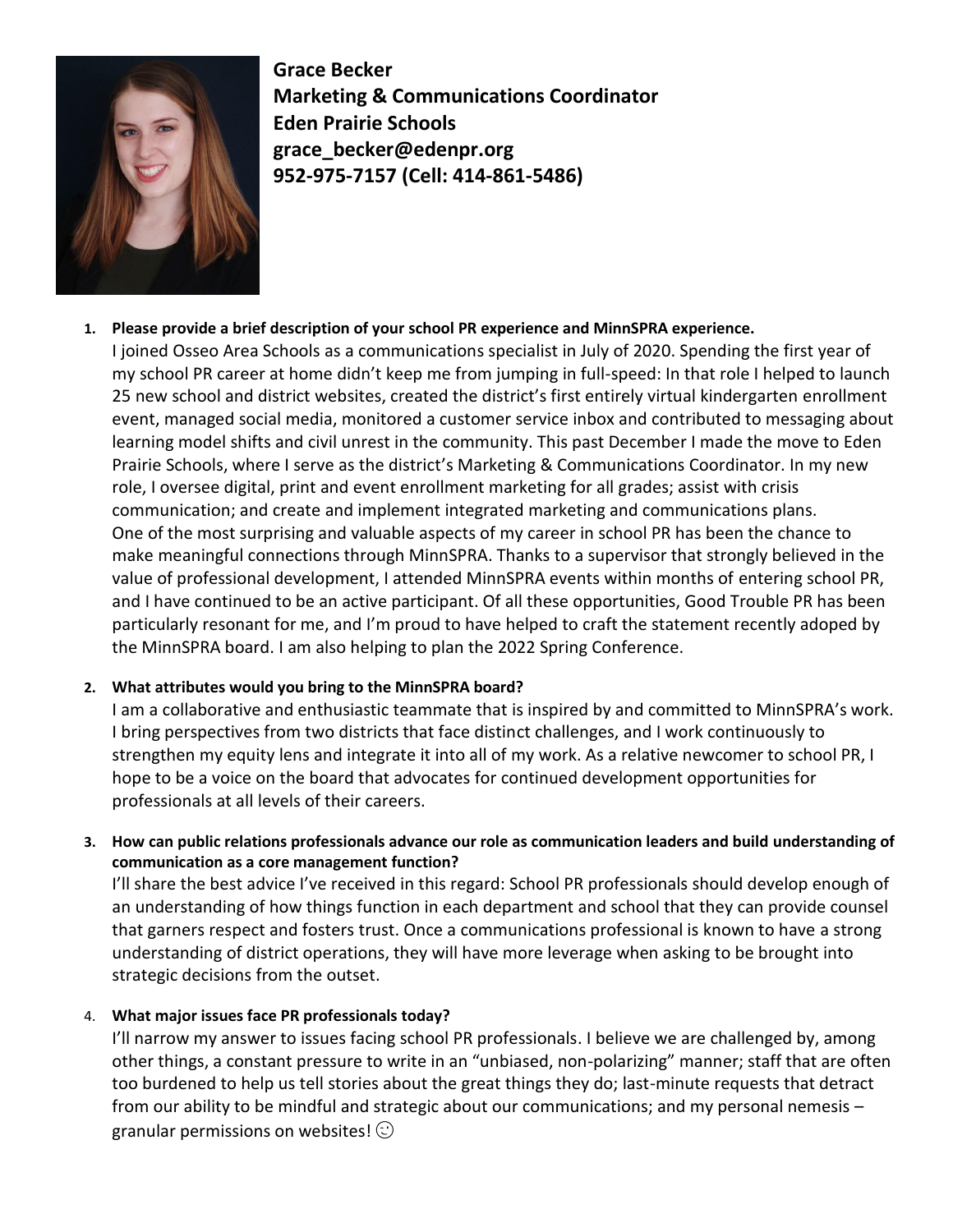

**Donnie Belcher Director of Communications Minneapolis Public Schools Donnie.belcher@mpls.k12.mn.us 612-710-1068**

# **1. Please provide a brief description of your school PR experience and MinnSPRA experience.**

New to the school PR field, but I've been in Communications & Education for 20 years. Started as a High School English Teacher in Chicago for 14 years, then worked in the nonprofit sector for 6 years as an Executive Director, Program Director & Consultant. I've also published multiple articles and essays over the years. I am also new to MinnSPRA but excited about the work. I attended my first MinnSPRA conference this past Fall.

# **2. What attributes would you bring to the MinnSPRA board?**

First, I would bring an equity lens. It is something that I am passionate about particularly in school PR. I would bring creativity, particularly to the area of professional development. I think we can leverage some peer learning and mentorship opportunities. Finally, I'd bring a sense of commitment to elevating the great work we do in our state to a variety of mediums.

# **3. How can public relations professionals advance our role as communication leaders and build understanding of communication as a core management function?**

I think we have to do more to amplify the work that we do across districts and across the field of education to highlight the role that communications plays in management. From case studies, to multi-sector professional development we have the opportunity to highlight the assets of communication leaders system and sector wide.

# **4. What major issues face PR professionals today?**

I think one of the biggest issues we face is change management. We are in a time that education is rapidly changing and we have to be able to assist our organizations in managing people, environmental, political budgetary, etc. change. I also think that we are facing equity challenges that require us to think creativity and collaboratively about our shared future.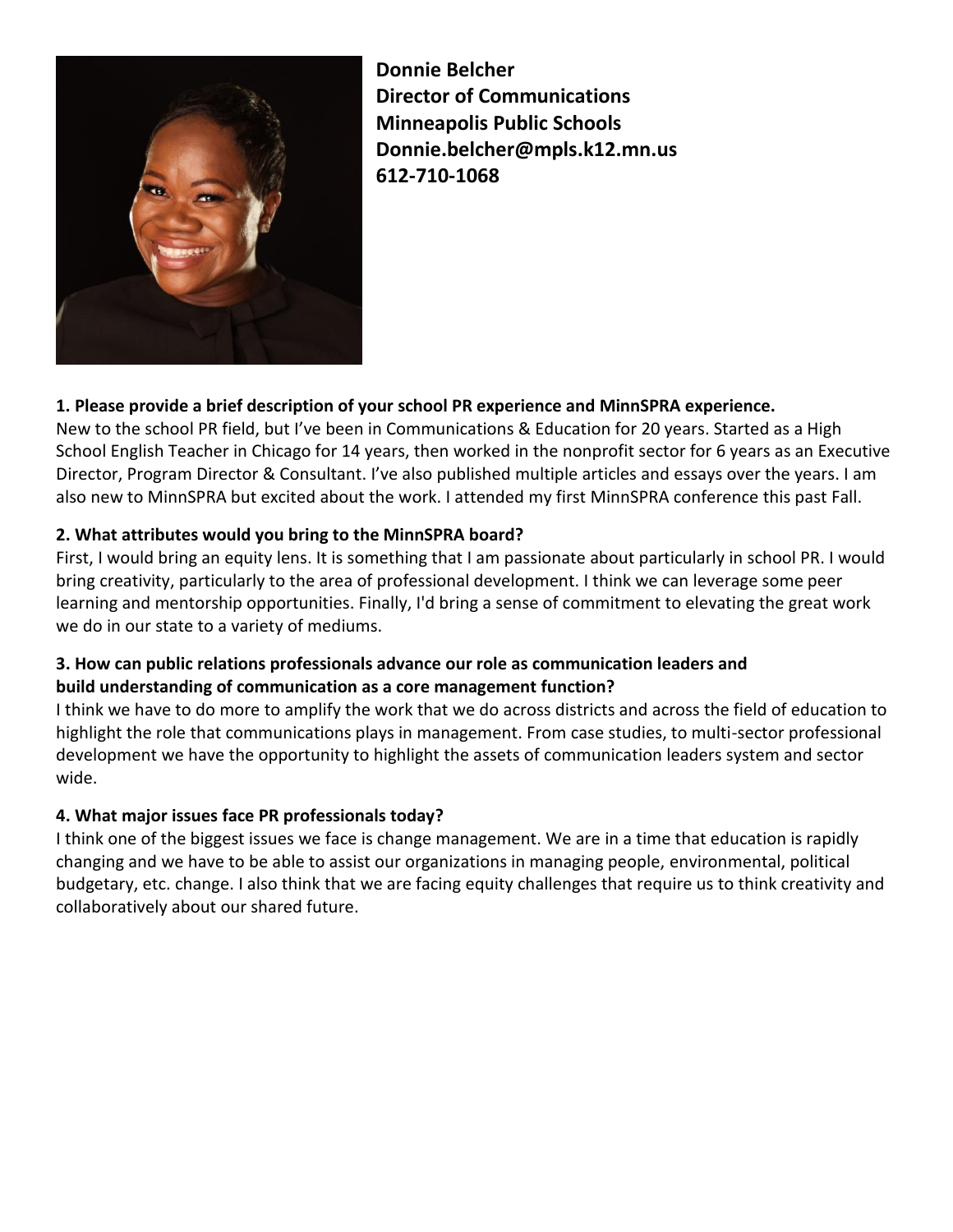

**Emily Buss Communications Supervisor District 196 Emily.Buss@district196.org 651-423-7746**

### **1. Please provide a brief description of your school PR experience and MinnSPRA experience.**

Following five years as a newspaper reporter, I began my career in school public relations in fall 2015. I was the communications specialist for Hopkins Public Schools and joined MinnSPRA shortly after. I was fortunate to make fast connections with colleagues around the Twin Cities and across our chapter. In March 2018, I joined the team at District 196 (Rosemount-Apple Valley-Eagan Public Schools) as a communications specialist in a two-person shop. I have since been promoted to communications supervisor and have the privilege of telling the incredible stories of infinite possibilities here in 196!

### **2. What attributes would you bring to the MinnSPRA board?**

Along with the other board members, I have a passion for public education and highlighting the amazing things happening in our schools each and every day. I enjoy learning new things and challenging myself, and I hope to bring another voice of collaboration and enthusiasm to the table.

# **3. How can public relations professionals advance our role as communication leaders and build understanding of communication as a core management function?**

Communications and public relations professionals are critical to the success of any organization, especially in public education. We are in a "people" business where relationships, credibility, authenticity and accountability must be at the forefront. Individuals with this mindset have the power to influence decisionmaking and shift the outcome of situations, especially during crises. Our role as school public relations and communications professionals is needed at the table to not only lift up the voices of our districts, but also ensure our organization is actively living out its mission and values.

#### **4. What major issues face PR professionals today?**

The last two years have been a test of will for many school public relations and communications practitioners. We have faced unprecedented challenges, and many of us were forced into working in states of prolonged crisis mode. Our commitment to our roles, our districts and our students never wavered, but this work-life balance was unsustainable. There must be a renewed focus on our mental health and well-being if we are to continue the important work in our districts.

While the pandemic upended public education, it also provided an opportunity for us to use our critical thinking and creativity to help imagine new systems to better meet the needs of our communities. Most importantly, we were called upon to help design, implement and promote initiatives around social justice, anti-racism and equity in ways that we have not seen before. This work transcended our schools and became the focus of conferences and professional learning opportunities. Going forward, this must continue. School public relations and communications is an ever-evolving career and we must continue using our voices to bring our districts, and each other, along on this most important journey.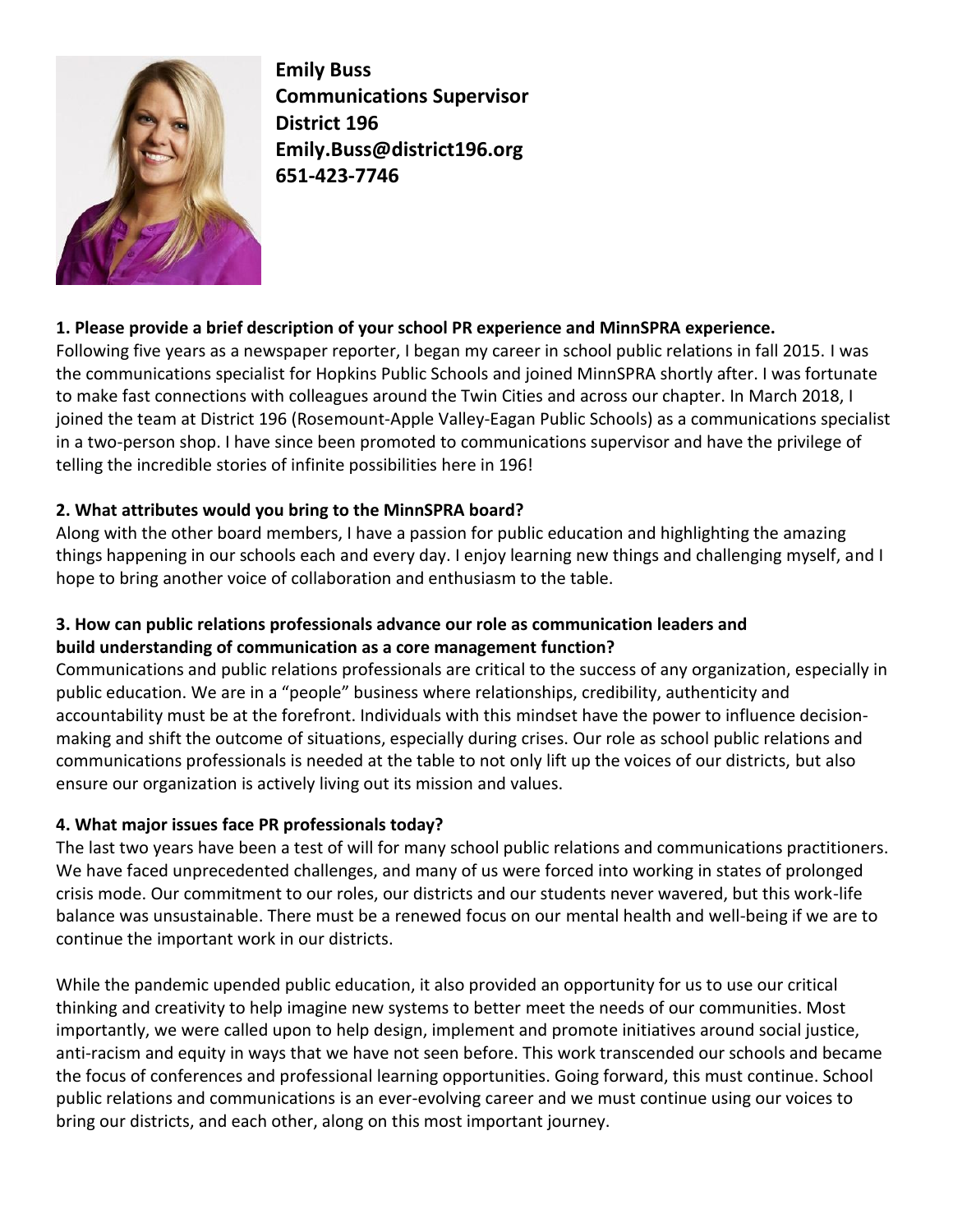

**Jenna Mead Director of Partnerships Captivate Media + Consulting 763-238-8440 jenna@captivatemedia.us** 

### **1. Please provide a brief description of your school PR work and MinnSPRA experience.**

I began working in school communications in 2014. After working as a TV news reporter out of college, I joined the Captivate Media + Consulting team and have the privilege of telling stories for school districts across Minnesota and nationally. I've been a MinnSPRA member since 2015, participated in the Emerging Leaders cohort in 2019 and most recently served as a board director with a focus in conference planning and the equity committee work including Good Trouble PR. I have thoroughly enjoyed the amazing people who are part of this organization and hope to continue to bring value to the board with an emphasis in growing our membership.

### **2. What attributes would you bring to the MinnSPRA Board?**

As a young PR professional, I have learned so much from the leadership development opportunities MinnSPRA has afforded me, and I will advocate for continued programming to welcome and mentor the next generation of school PR professionals. As I work with school districts across the state and country, I bring a unique perspective to the board as I understand the needs of school leaders in all types of communities. I'm creatively minded and have a huge heart for amplifying the diverse voices of our young people.

# **3. How can public relations professionals advance our role as communication leaders and build understanding of communication as a core management function?**

Public relations professionals can advance our role by listening and engaging all voices in our community in order to provide informed strategic counsel and guidance to our leadership. We choose what stories are being told through which lens, we shape messages and publish what others read about our schools and people within them. That influence should be used to create a belonging environment for all and continually question what's best for our students.

# **4. What major issues face school PR professionals today?**

The ever-expanding political divide and mistrust within our communities. The need for school communicators to put out fire after fire, leaving no time and energy for long-term strategic communications work. The burnout, turnover and staff shortages across the state and nation. Self-care for school PR professionals and the number of people leaving our profession is also a major issue. There's a need to develop future talent and work to provide tools people can use to help manage and prioritize all of the competing needs professionals are dealing with every day.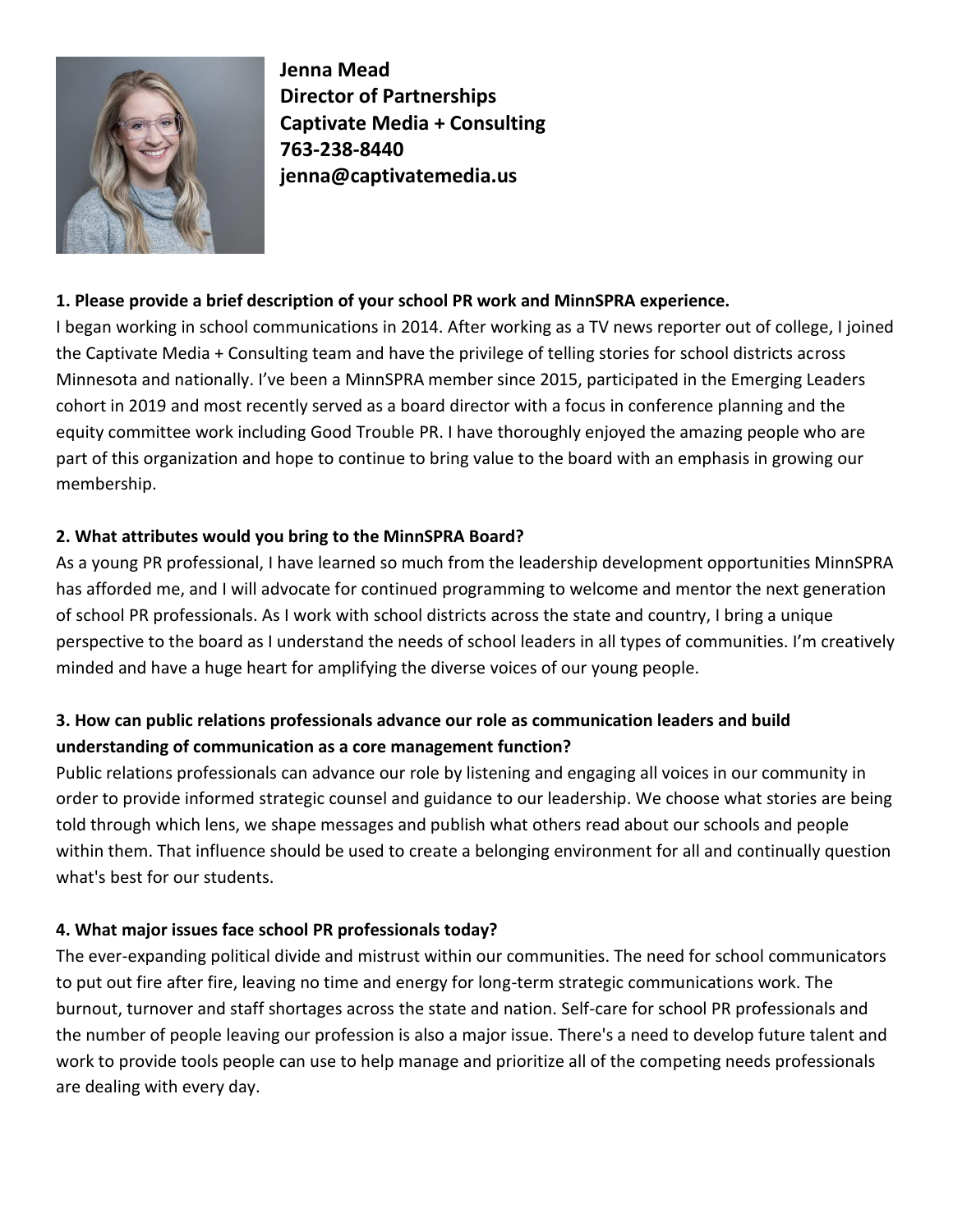

**Renae Reedy Communications Coordinator Forest Lake Area Schools 651-982-8118 rreedy@flaschools.org**

# **1. Please provide a brief description of your school PR work and MinnSPRA experience.**

I have several years of in PR experience in government, non-profit and private business. I moved to full time school PR in 2018. I joined MinnSPRA in 2016 and recently became a member of the MinnSPRA board to fill a vacancy.

### **2. What attributes would you bring to the MinnSPRA Board?**

I am a one-person department representing a district with a mix of suburban and rural families. I bring to the board the perspective from a district with limited communication resources and high communications/marketing needs.

# **3. How can public relations professionals advance our role as communication leaders and build understanding of communication as a core management function?**

As PR professionals, we need to be proactive with district leadership in helping them understand the importance of community engagement and transparency with families. In addition, as PR professionals we have the ability to help change the narrative, nudging education, families and students toward better outcomes and a better community.

#### **4. What major issues face school PR professionals today?**

The depth and breadth of tasks that fall beneath the umbrella of school PR and communications makes it difficult for professionals to maintain focus and momentum. In addition, our direct working environment includes few or no peers in communications/PR, making it more challenging to learn and grow on the job.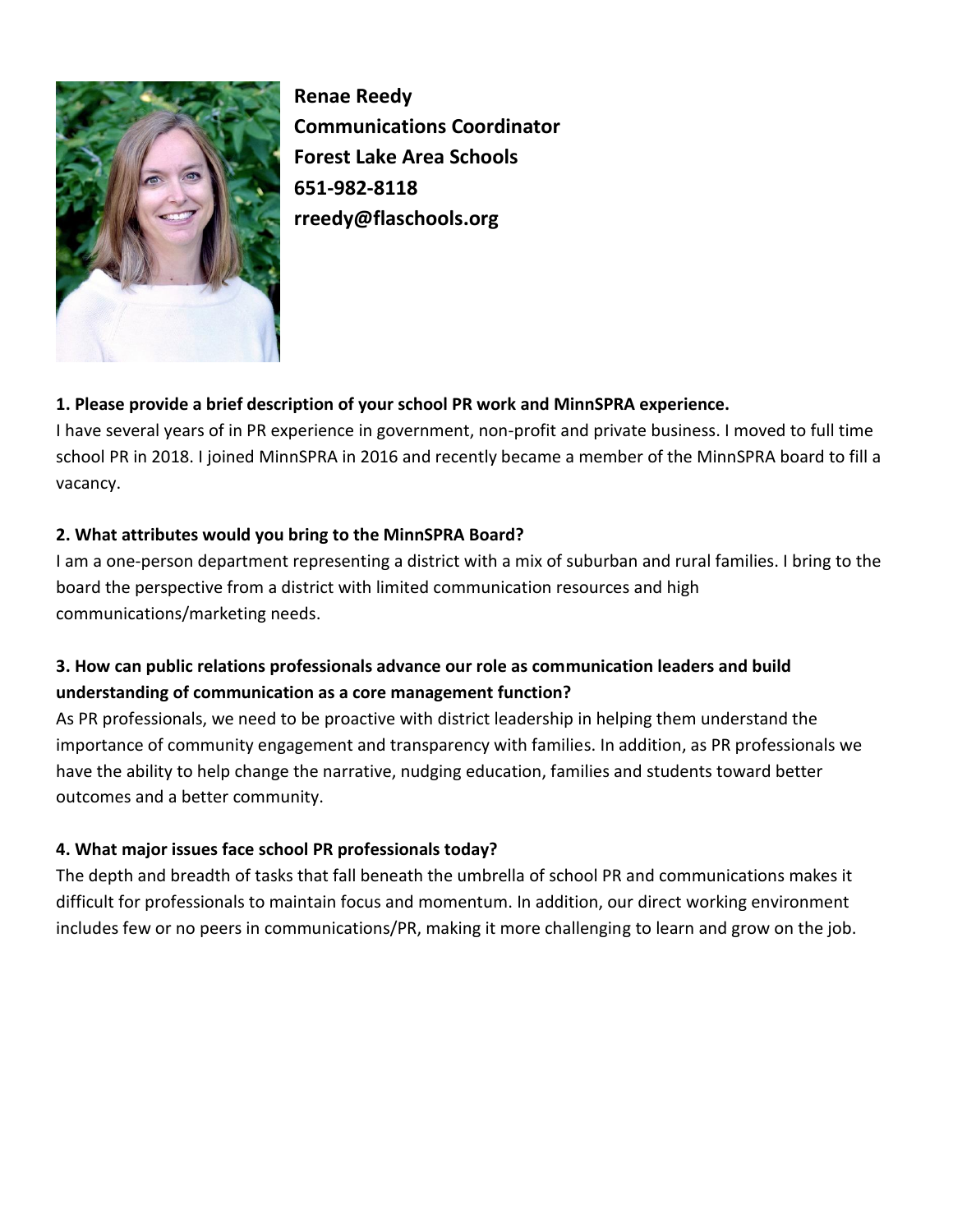

**Dirk Tedmon Director of Communications and Marketing College of Education and Human Development 605-201-4437 dirk@umn.edu**

#### **1. Please provide a brief description of your school PR work and MinnSPRA experience.**

When I was at Minneapolis Public schools, I supported many communication efforts. I focused on finding solutions to the challenges the district faces and offering strategies to allow MPS to rewrite its story and become more open, transparent, and accessible in its communication. In MinnSPRA, my goal has been to be a resource to my school PR colleagues and to increase our equity, diversity and inclusion efforts. I have been on multiple conference planning committees, led sessions at multiple conferences, helped develop and launch Good Trouble PR, and provided counsel on MinnSPRA efforts as a Board Director.

# **2. What attributes would you bring to the MinnSPRA Board?**

Some of my strengths are my foresight, creativity, adaptability, and my focus on making our schools better places. I strive to be someone who sees communications through an equity lens, who values strategy, and who harnesses empathy and critical thinking to create messages and materials that are impactful and relatable. My commitment and my diverse personal and professional experiences make me a leader in communications. Plus, I'm just fun to have around!

# **3. How can public relations professionals advance our role as communication leaders and build understanding of communication as a core management function?**

We need to continue advocating for a seat at the table and demonstrating our value to decision makers. As leaders, we should drive conversations about the ability of communication to shape attitudes, beliefs and opinion, and back up those conversations with data measuring our effectiveness. PR people should also bring the voices of underrepresented communities into dialogue and decisions. All of this will further the understanding of the value we offer and prove our necessity to organizations.

# **4. What major issues face school PR professionals today?**

From ever-changing social media platforms to ever-growing expectations for communication, especially in light of the pandemic, PR professionals have to be more flexible and nimble than ever before. More options for school choice create enrollment (and therefore budgetary) issues, and it falls on communicators to solve challenges like those. Inability to engage in constructive discourse is fragmenting communities, and communicators are often called upon to respond to crises created by that reality or to magically solve it. Also, School PR people are continuously asked to do more and more with less. And they are expected to be experts in the many facets of a school system—academics, operations, finances, etc.—even as their decision-making power and influence are often limited.